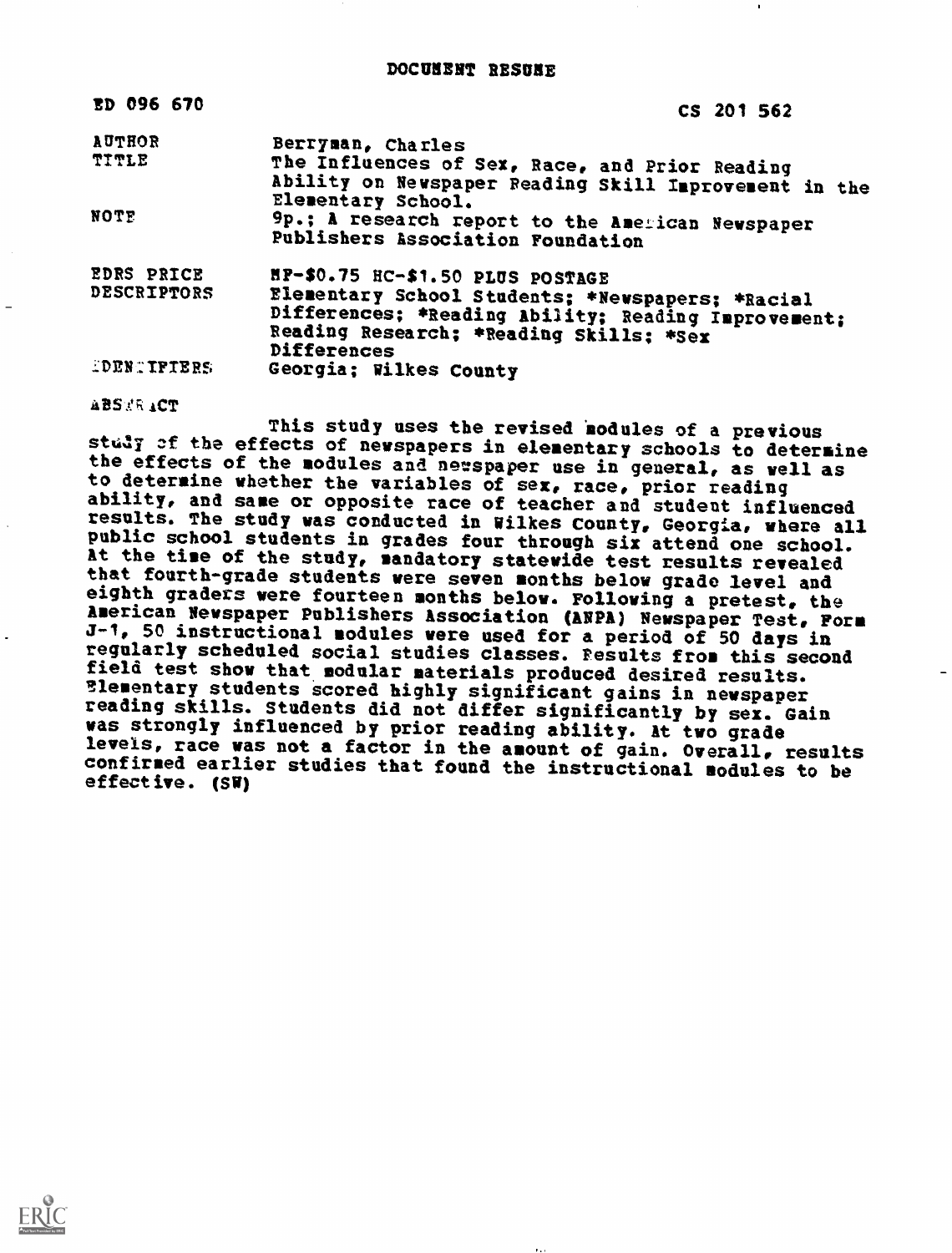U S DE PARTMENT OF HEALTH<br>EDUCATION & WELFARE<br>|NATIONAL INSTITUTE OF **EDUCATION<br>THE DOTOMONY HAVE LEVEL HEDPO**<br>THE PERSON OF OR DRIVER TON GRIGIN<br>THE PERSON OF OR DRIVER TON GRIGIN<br>21 N. T. P. P. DOTOMONY NEWS ARREST TO NOT THE PERSON OF THE PRESSURE TO NOT THE TOP NOT THE TERM AND THE TOP<br>

The Influences of Sex, Race, and Prior Reading Ability on Newspaper Reading Skill Improvement in the Elementary School

A Research Report to ANPA Foundation

Charles Berryman Social Science Education University of Georgia Athens, Georgia

 $\overline{\phantom{a}}$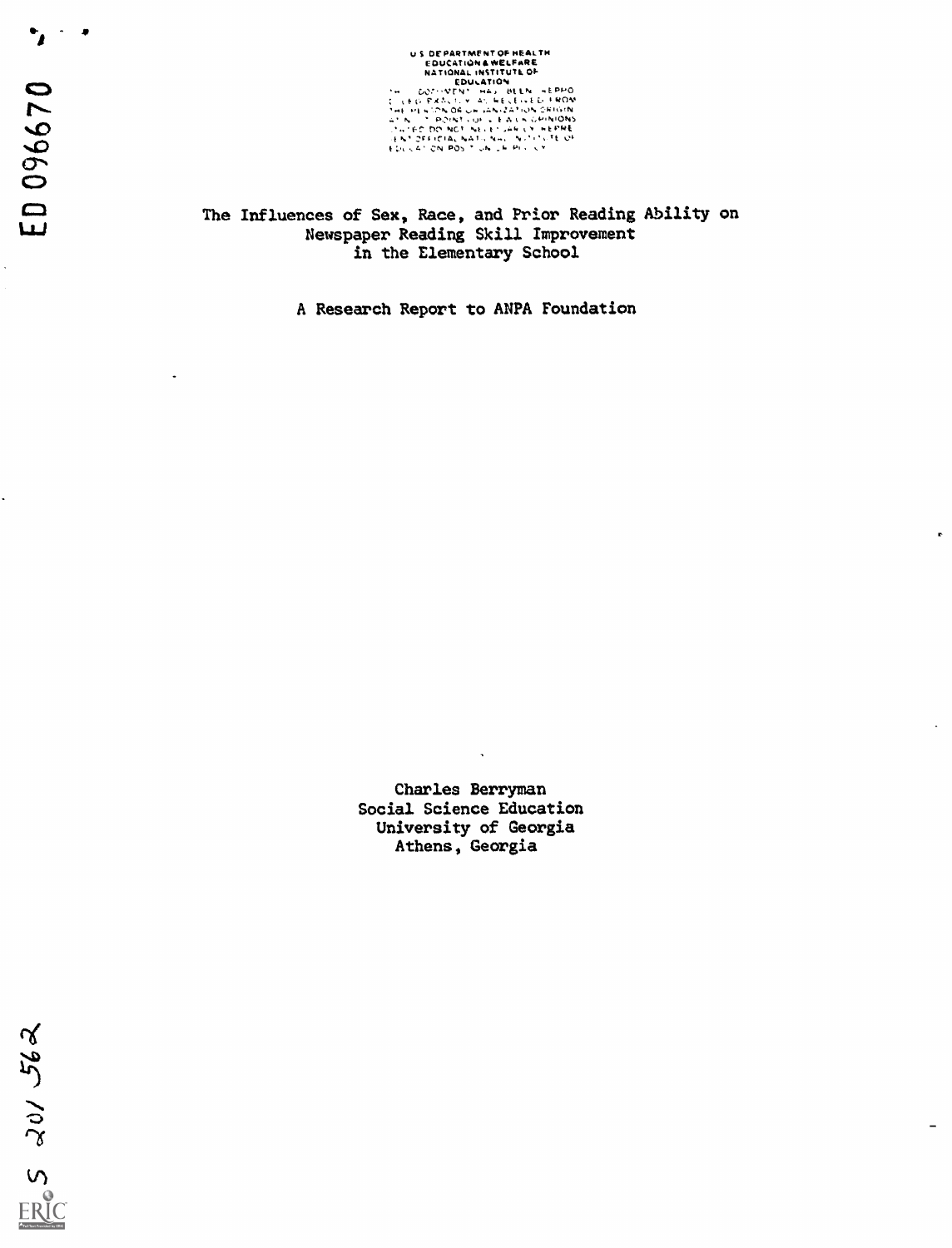In a previous study of the effects of newspapers in elementary school using modular materials, it was found that highly significant reading skill gains were achieved by students in grades four, five, and six.<sup>1</sup> Skills in reading newspapers as measured by the ANPA Newspaper Tests and in general reading ability as measured by a standardized reading test both improved sigrificantly. Several modifications in the modules were made as a result of the field test experience.

⊷j⊷

This study used the revised modules, since published, in a second field test.<sup>2</sup> In addition to determining the effects of the modules and newspaper use in general, this study attempted to determine whether the variables of sex, race, prior reading ability, and same or opposite race of teacher and student influenced results.

The research was conducted in Wilkes County, Georgia where all public school students in grades four-six in the county attend one school. Wilkes County is a rural county in northeast Georgia with one major towa of Washington, the county seat. Although the county's population has a white majority, only 36% of students in these three grades are white. A substantial number of white students attend a private school that was organized when public schools were integrated.

As measured by mandatory state wide tests, at the time of the study fourth grade students were seven months below grade level and eighth graders fourteen months below. No data were available for grades five and six. Students in Wilkes County approximate state averages at their grade levels. Since family income is correlated with reading achievement and attendance of private school requires family economic resources, it seems likely that reading levels of public school students are not representative of the total population of either county or state.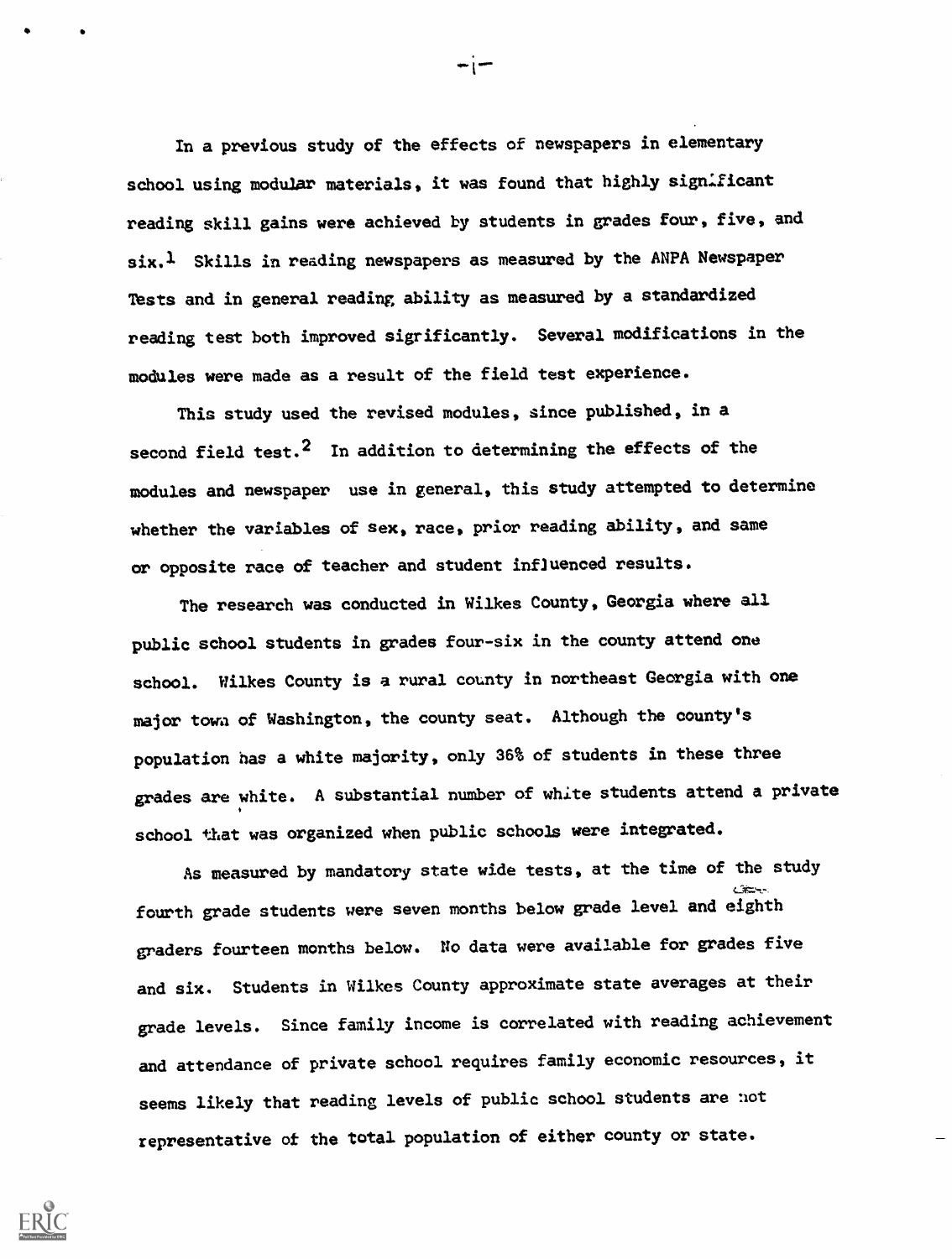The fifty instructional modules were used for a period of fifty days in regularly scheduled social studies classes in whatever manner chosen by the teacher. No teacher used one module per day, however. The newspaper was the Augusta Chronicle.<sup>3</sup> A pretest, the ANPA Newspaper Test, Form J-1, was given prior to instruction. Form J-2 was used as the tosttest. These tests, developed by Educational Testing Service, are intended for junior high school students. Because of their reading level, they may underestimate the gains of elementary students. For example, one item poses a moral dilemma that teenagers recognize readily but with which elementary students often are not familiar. No elementary level test of this nature is available.

Based on existing school records, students were classified for research purposes into four reading levels. As reported in tables, level one consists of those reading at or above grade level. Level two includes those up to one year below grade level, level three from one to two years below, and level four those more than two years below grade level on national norms. Classes were homogeneously grouped on a variety of factors, and are reported in the tables from high to low as classified by the school. The classification system does have a high correlation with reading ability, but many other variables are considered.

Table 1 includes results by class for each grade level. With the exception of the lowest section in the fourth and sixth grades, all classes showed a significant gain. However, observation of scores of individuals showed that the significant gain in the bottom section of grade five was the result of quite high gains by some students while others had little or no gain. As subjectively evaluated by teachers, interest level

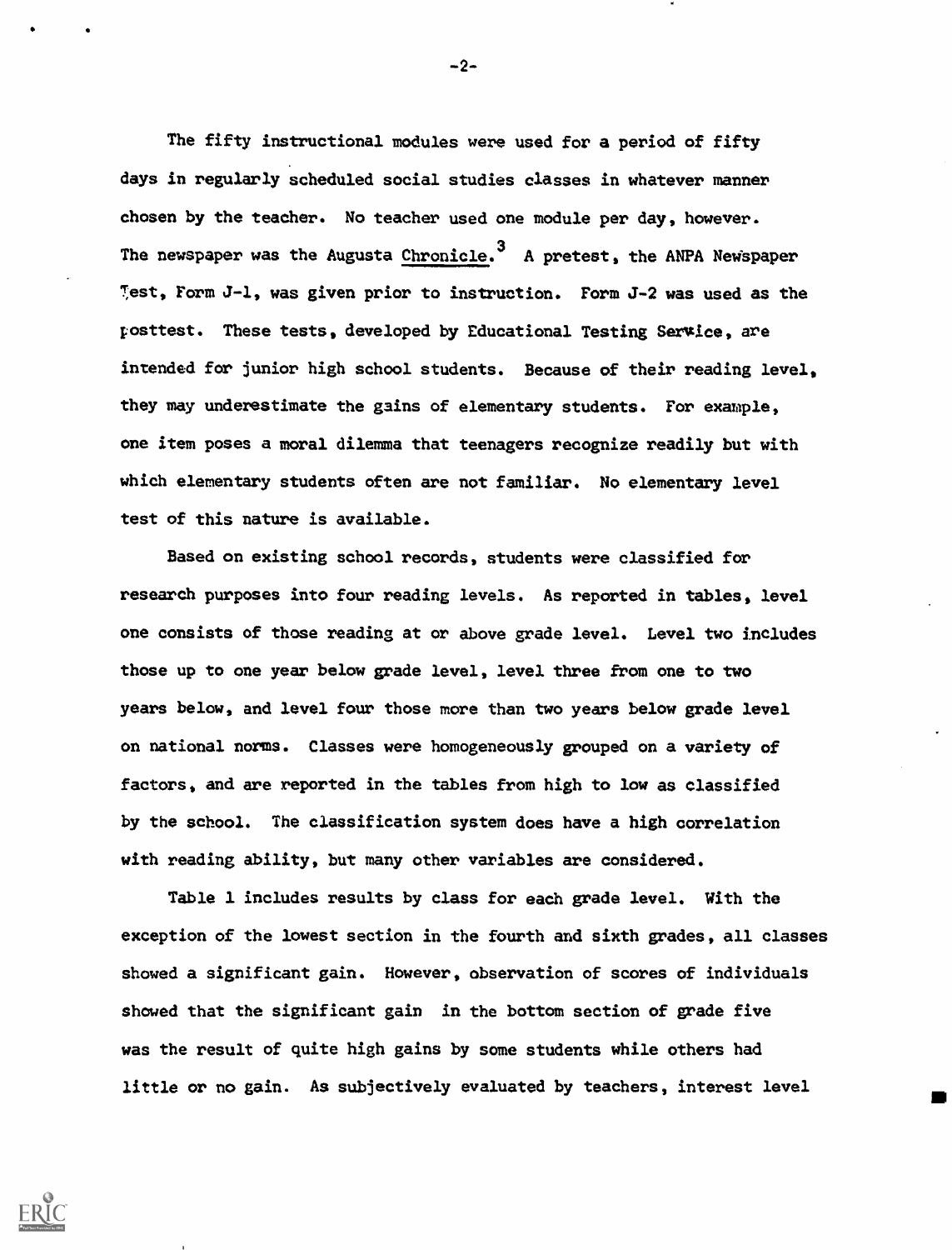in newspaper use was higher among students of higher reading ability, although interest of all was judged to be higher than when classes used more conventional teaching materials. Exclusive use of newspapers, or any other material, for fifty consecutive class periods was solely for research purposes and is not recommended as a general practice.

| <b>Class</b> | Gain   | t     | Level     |  |
|--------------|--------|-------|-----------|--|
| 4-1          | 6.25   | 7.02  | .0005     |  |
| $4 - 2$      | 6.16   | 8.21  | .0005     |  |
| 4-3          | 4.38   | 7.82  | .0005     |  |
| 4-4          | 3.11   | 3.89  | .0005     |  |
| $4 - 5$      | 3.58   | 3.93  | .0005     |  |
| 4-6          | $-.14$ | $- -$ | <b>NS</b> |  |
| $5 - 1$      | 6.96   | 8.81  | .0005     |  |
| $5 - 2$      | 3.71   | 3.23  | .005      |  |
| $5 - 3$      | 9.19   | 9.28  | .0005     |  |
| $5 - 4$      | 3.71   | 5.33  | .0005     |  |
| $5 - 5$      | 2.81   | 3.31  | .005      |  |
| $5 - 6$      | 5.00   | 7.81  | .0005     |  |
| $5 - 7$      | 3.23   | 3.25  | .005      |  |
| $6 - 1$      | 3.33   | 4.06  | .0005     |  |
| $6 - 2$      | 5.42   | 6.23  | .0005     |  |
| $6 - 3$      | 8.50   | 9.04  | .0005     |  |
| $6 - 4$      | 6.75   | 12.98 | .0005     |  |
| $6 - 5$      | 4.69   | 6.25  | .0005     |  |
| $6 - 6$      | 5.12   | 5.57  | .0005     |  |
| 6–7          | 1.96   | 3.16  | <b>NS</b> |  |

TABLE 1 Gain by Grade Level and Class

Results by reading level are included in Table 2. Gain declined from level to level in each grade. Levels one and two were significantly superior to levels three and four, and level three also was significantly better than four in the amount of gain. Observation of individual scores showed stability at levels one and two, with few students failing to gain substantially. Especially in grades five and six, scores were quite unstable

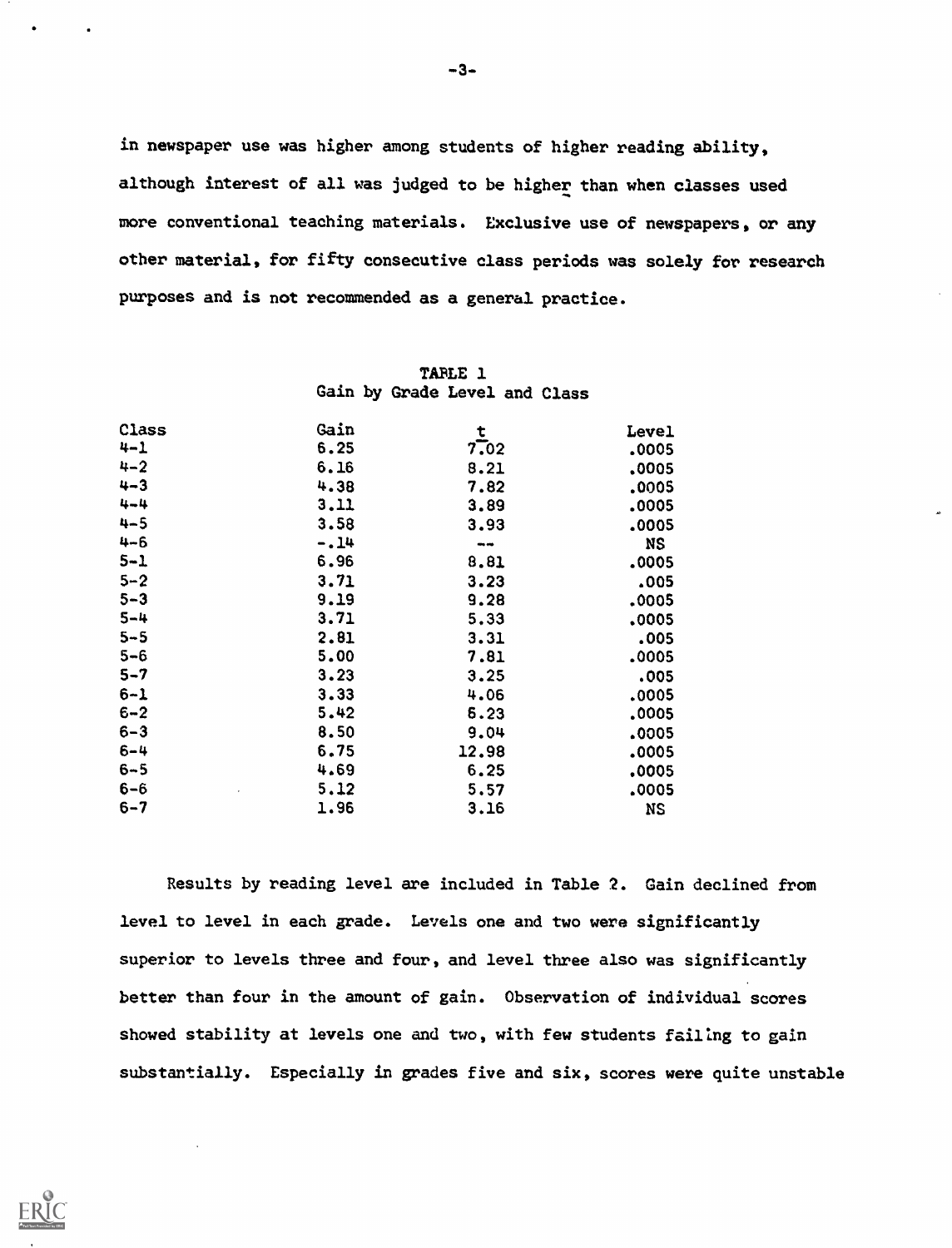for the two lower reading levels. The average gain does not reflect the tendency for an individual either to do rather well or to show little evidence of gain. The data in this table suggest that, considering the cost of program operation, extensive efforts to teach newspaper reading skills in fourth grade probably are not warranted. Since a relatively high proportion of students in fourth grade do not tmprove substantially, there is a risk of creating negative attitudes toward newspaper reading as a result of frustration. Deferral of a systematic program until fifth or even sixth grade seems wise unless students are capable readers. While it is possible to procuce significant gains at fourth grade level, delay seems likely to produce better results at less cost and less risk.

## TABLE 2 Gain by Reading Level by Grade

| Grade       | <b>Reading Level 1</b> | <b>Reading Level 2</b> | Reading Level 3 | Reading Level 4 |
|-------------|------------------------|------------------------|-----------------|-----------------|
| Four        | $5.158$ (N=19)         | $5.333$ (N=30)         | $3.518$ (N=56)  | $2.979$ (N=48)  |
| Five        | $7.900(N=10)$          | $7.103(N-29)$          | 4.869 (N=61)    | $C.385$ (N=65)  |
| Six         | $8.083$ (N=24)         | $6.436$ (N=39)         | $4.780$ (N=59)  | $2,226$ (N=53)  |
| Total Group | $7.000$ (N=53)         | $6.357$ (N=98)         | $4.409$ (N=176) | $2.897$ (N=166) |

Table 3 includes gain scores by race and sex for each grade level. Students did not differ significantly by sex, although girls did have somewhat higher gains at each grade level. Given the difference in maturation rates for the sexes, this result was not unexpected. At fourth and fifth grade levels, students did not differ significantly by race in their gain scores. White students did have higher scores on both pretest and posttest, but students of both races were near equal in their benefit from instruction.



-4-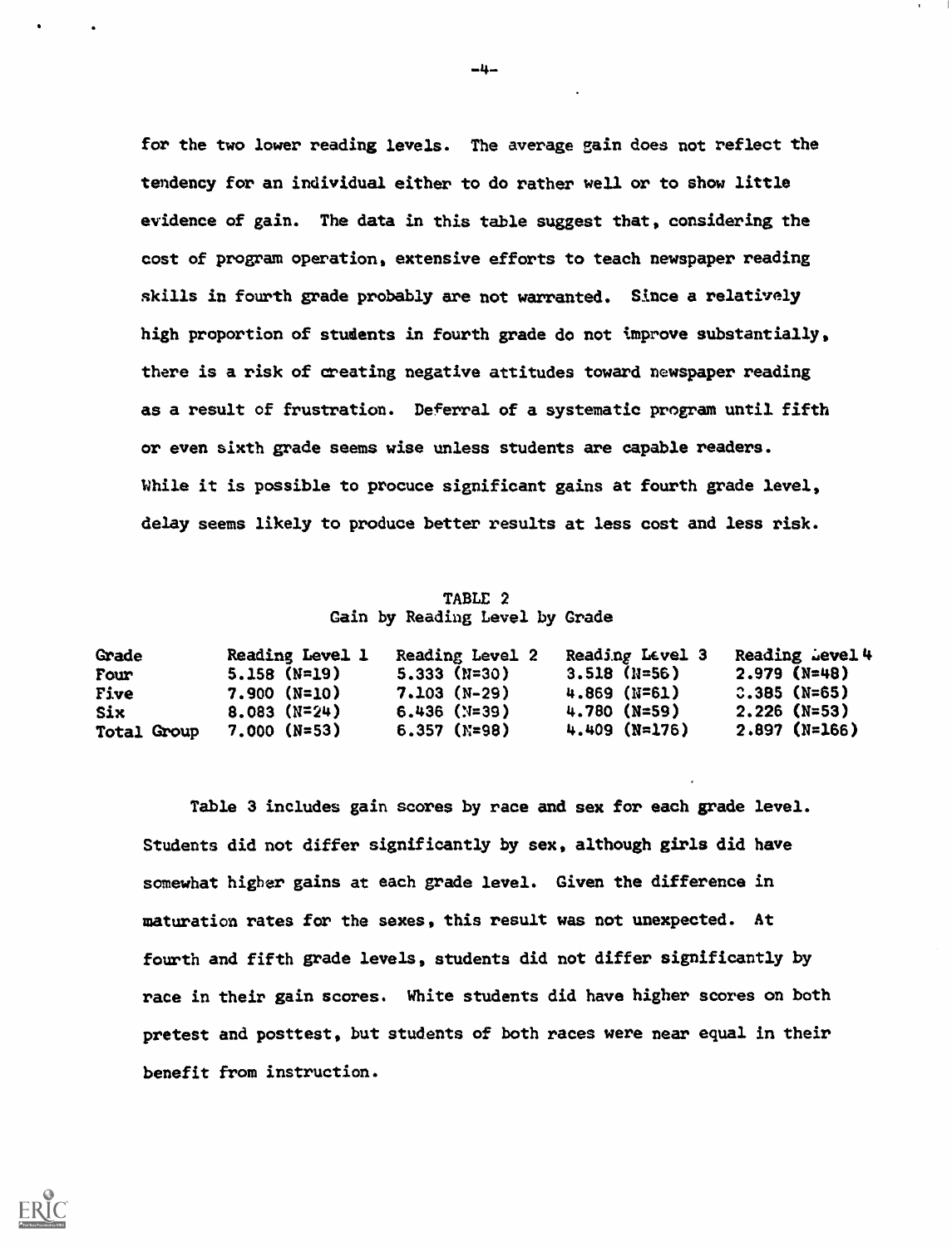At sixth grade level, white students' gain of 7.48 as compared with 3.88 for black students was significantly superior. It seems doubtful that this result can be generalized, however. Of the seven classes at sixth grade, five were taught by one teacher in whose classes most of the variation by race occurred. Based on classroom observation, this researcher predicted that white students would have superior gains. In another study, black students were superior to white, with white students failing to make a significant gain. $4\pi$  In this case, all students were taught by a single teacher. It seems likely that teacher behaviors better explain these conflicting results than do assumptions of racial differences. A student's race may put him at a distinct disadvantage in a given classroom situation, however. This does not show deliberate teacher bias. It seems more likely that unintentional teacher behaviors may reflect bias to students, that student bias may inhibit learning, or that the two may interact to produce a less than satisfactory situation. For the three grades as a whole, there was no significant difference between students taught by a teacher of the same race and those taught by one of a different race.

TABLE 3 Gain by Sex, Race, and Grade

| Grade | White Male | White Female | <b>Black Male</b> | <b>Black Female</b> | Total |  |
|-------|------------|--------------|-------------------|---------------------|-------|--|
| Four  | 4.172      | 3.938        | 2.841             | 4.833               | 3.947 |  |
| Five  | 4.829      | 6.514        | 4.255             | 4.271               | 4.861 |  |
| Six   | 7.333      | 7.750        | 3.297             | 4.462               | 5.523 |  |

Table 4 includes gain scores by reading level for each of the four racesex combinations. The overall mean gains for levels one and two were 7.000 and 6.357, respectively. These two levels each were significantly

 $-5-$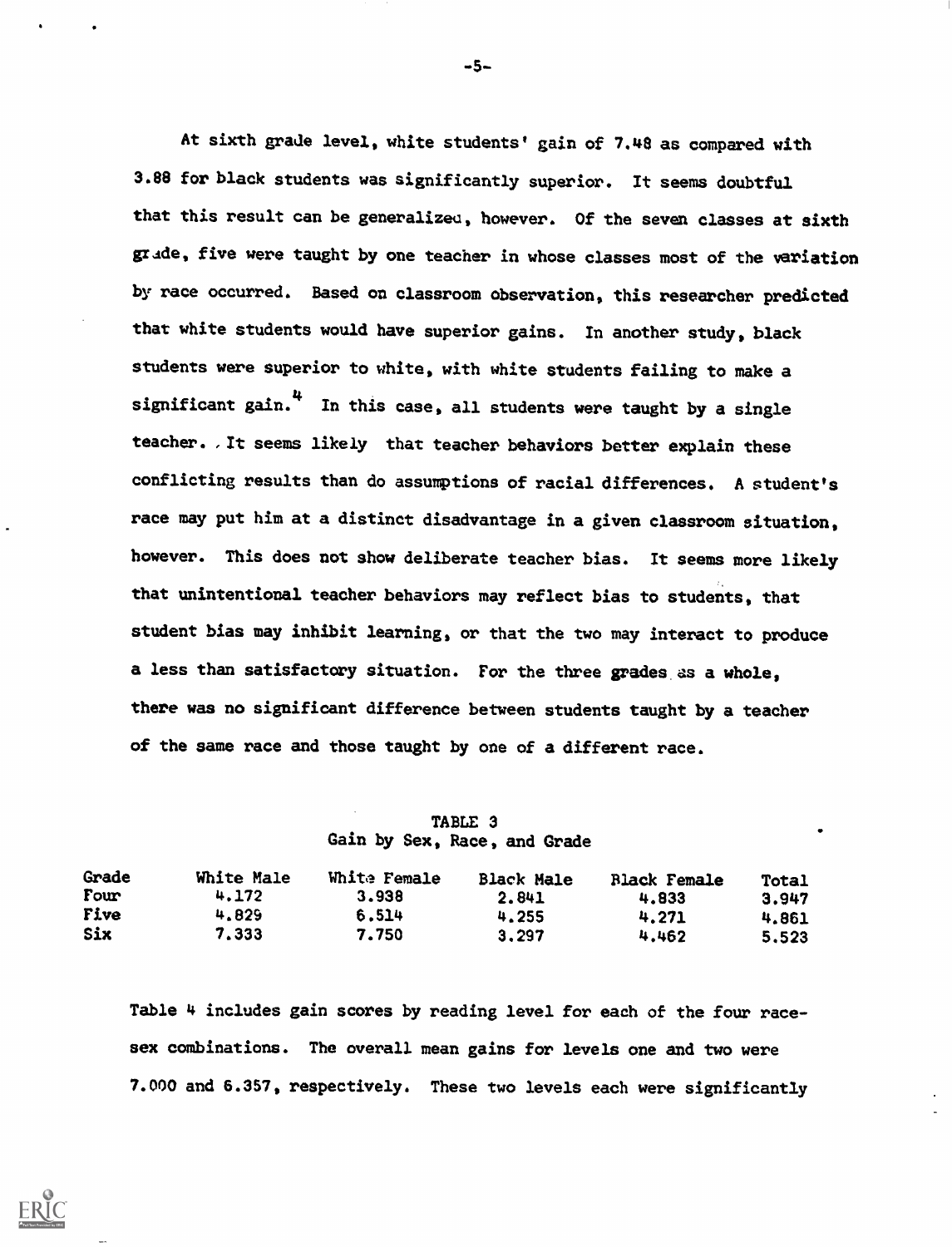superior to the two lower levels. The third level, with a mean gain of 4.409 was significantly superior to the fourth level, which had a mean gain of 2.879. Male students at level four acccunted for much of the deficiency of this group. This result is consistent with previous findings at junior high school level.<sup>5</sup> For reasons as yet undetermined, teachers seemed unable to reach male students who read poorly. It may be hypothesized that in ego defense these students prefer not trying to risking failure despite an effort. There is a clear need for further research to attempt to find effective methods of improving newspaper reading skills of these students. Their sex alone is not an adequate explanation since males who read at grade level or above were superior to their female counterparts.

## TABLE 4 Gain by Sex, Race, and Reading Level\*

| <b>Reading Level</b> | White Male     | White Female   | <b>Black Male</b> | <b>Black Female</b> |  |
|----------------------|----------------|----------------|-------------------|---------------------|--|
| <b>One</b>           | $8.706$ (N=17) | $5.667$ (N=27) | $8.000 (N=2)$     | $7.714$ (N=7)       |  |
| Two                  | $6.355$ (N=31) | $7.223$ (N=36) | $4.923 (N=13)$    | $6.042$ (N=24)      |  |
| Three                | $4.176$ (N=34) | $4.625$ (N=16) | $4.803$ (N=61)    | $4.108$ (N=65)      |  |
| Four                 | $1.917(N=12)$  | $3.400$ (N=10) | $2.063$ (N=79)    | $4.015$ (N=65)      |  |

\*One - grade level or better Two - up to one year below grade level Three - one to two years below grade level Four - over two years below grade level

In summary, it was concluded from this second field test that the modular materials produced desired results. These elementary students scored highly significant gains in newspaper reading skills. Fifth and sixth grade level one readers neared the level attained by the average high school student. Others were significantly lower than that level,

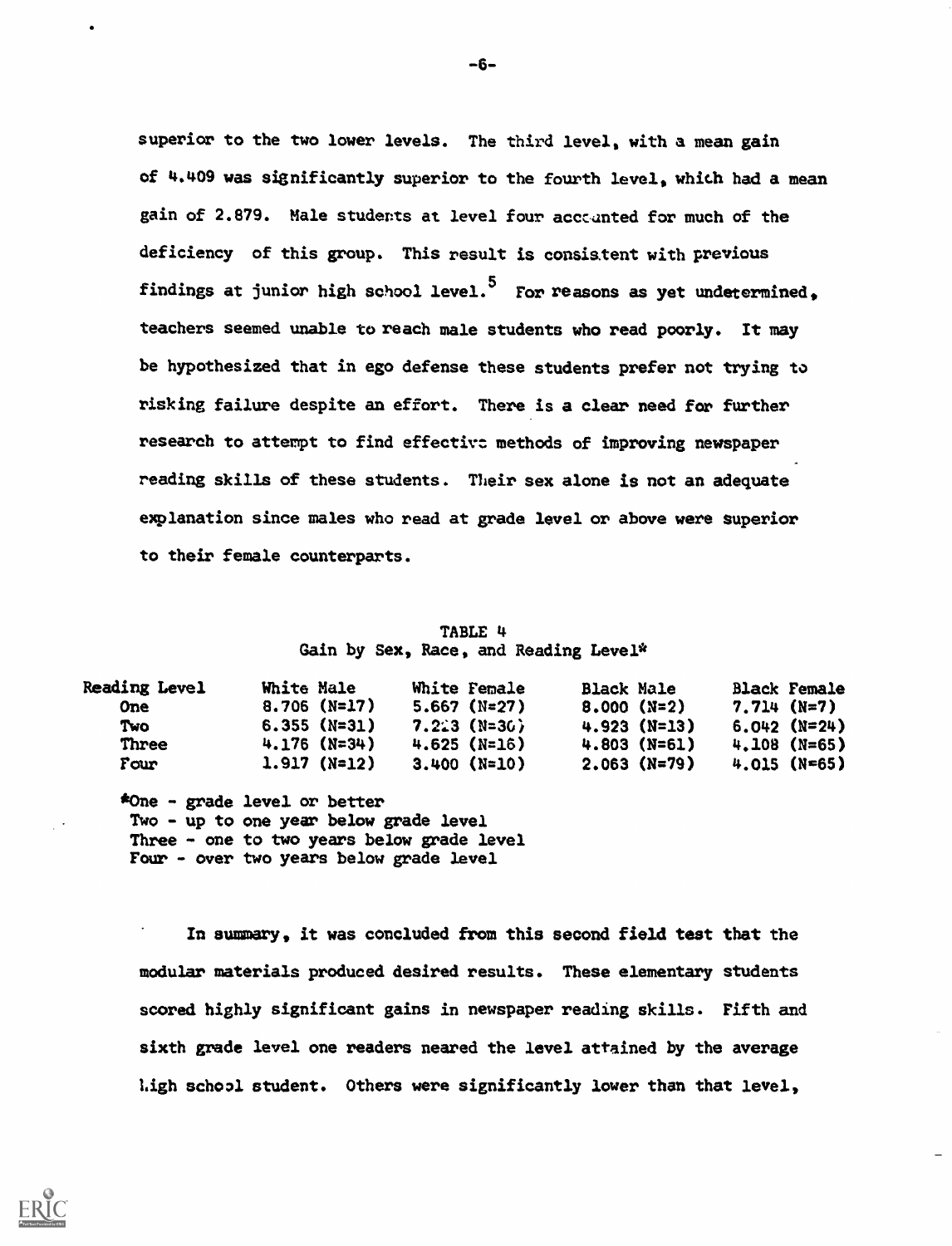but the gain was judged important. Observations of individual scores led to the conclusion that systematic newspaper reading skills programs should not begin in fourth grade since many students did not profit. Selective use with average or better readers in fourth grade does seem likely to be effective, however.

Students did not differ significantly by sex. Gain was strongly influenced by prior reading ability. However, in the previous field test cited above, it had been found that newspaper use did improve general reading ability as measured by standardized tests. Newspaper use produces gain in both specific and general reading skills, therefore. A sex-reading ability combination of male poor readers was identified as the least successful group, and an important topic of further research thus identified. At two grade levels, race was not a factor in the amount of gain, although white students had higher scores than black on both pretest and posttest. A difference by race was found at sixth grade level, but it seemed likely that other unmeasured factors might better account for the superiority of gain by white students. A previous study had shown black students to be superior, and it vas hypothesized that race was not an adequate explanation in either case.

Overall, results confirmed earlier studies that found the instructional modules to be highly effective.

-7-